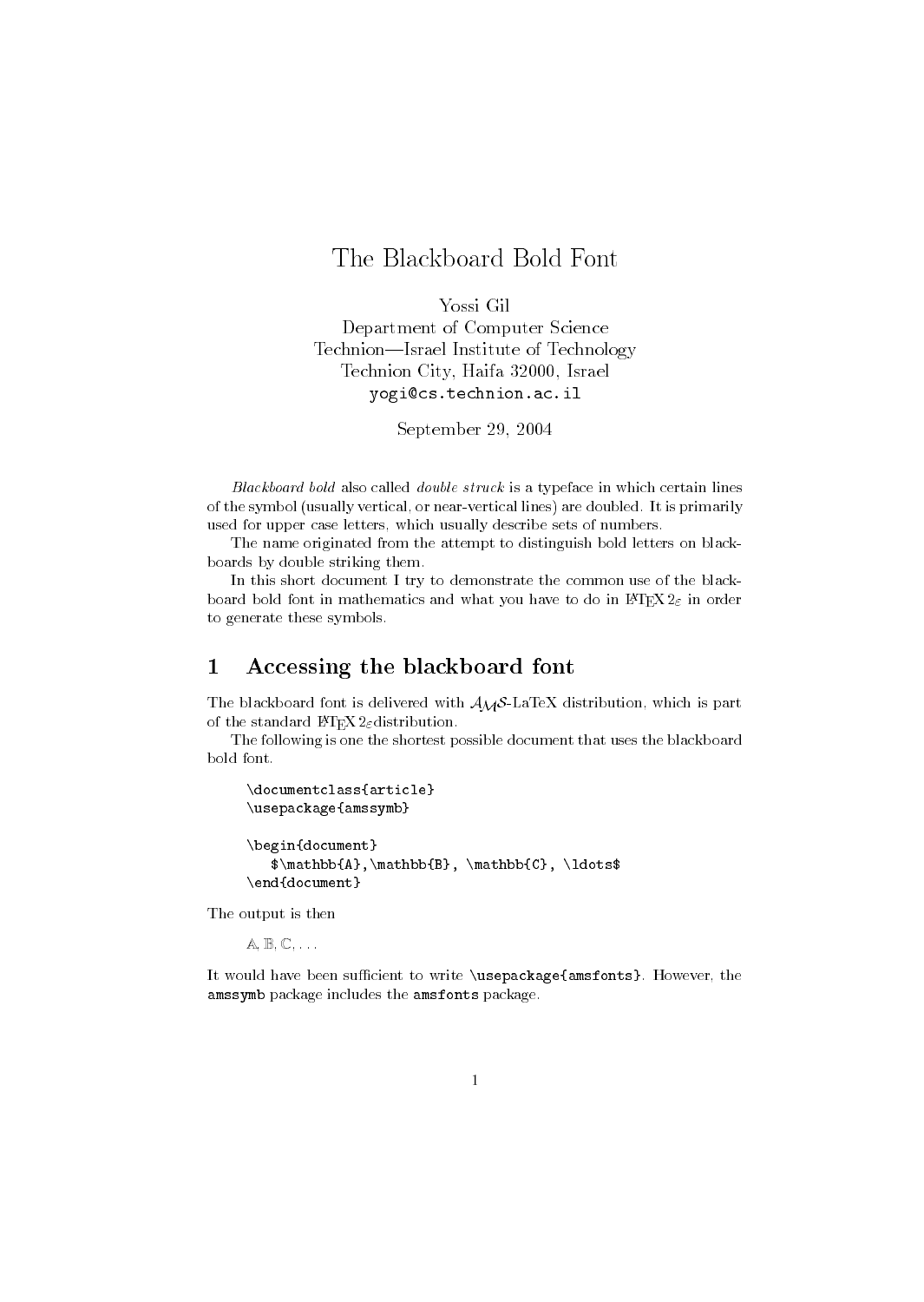#### $\overline{2}$ The Symbols

Only upper case letters exist in the blackboard bold font.

| A B C D E F G  |  |  |  |
|----------------|--|--|--|
| HI I JI KELMIN |  |  |  |
| O P Q R S T U  |  |  |  |
| V W X Y Z      |  |  |  |

## 3 Using the font

Excessive change of typefaces, unrestrained creativity in inventing new notation, will deter the reader. It is even worse to overload existing and familiar notation with idiosyncratic meaning. Here is a list of the common uses of the blackboard bold font in mathematics. If possible, try not to deviate from this list.

1. Number theory often uses the set  $\mathbb N$  of natural numbers (which may or may not include 0), and the *ring*  $\mathbb Z$  of integers. It is also common to use  $\mathbb P$ to denote the set of primes. We can write

 $P \subset N \subset \mathbb{Z}$ .

2. Fields in common use include  $\mathbb O$  (the rational numbers),  $\mathbb R$  (the real numbers), and  $\mathbb C$  (the complex plane), which obey the relation

 $\mathbb{Z} \subset \mathbb{O} \subset \mathbb{R}$ .

All the above are infinite fields, also called fields of 0 characteristic.

3. An unspecified field is usually denoted by  $\mathbb K$ . The notation  $\mathbb F$  is usually reserved to finite fields. A finite field of order *n* is usually denoted as  $\mathbb{F}_n$ . However, since for all  $p \in \mathbb{P}$ 

 $\mathbb Z$  mod  $p = \mathbb F_p$ 

people often use the notation  $\mathbb{Z}_p$  for the finite field of prime order p. A finite field is called a Galois field and is completed defined by its order, which must be a prime power. Therefore people often write  $\mathrm{Gr}(p^*)$ (where  $p \in \mathbb{P}$  is the field characteristic and  $k \in \mathbb{N}$ ,  $k \geq 1$ ) instead of  $\mathbb{F}_{p^k}$ .

4. The field obtained by an algebraic closure of the rational numbers is written as either  $\overline{\mathbb{O}}$  or A. We have

 $\overline{\mathbb{O}} = \mathbb{A} \subset \mathbb{C}$ .

5. There are several extensions of the complex field, none of which is a field. The quaternions  $\mathbb H$  are a four dimensional set in which multiplication is non-commutative. The octonions  $\mathbb H$  are a nonassociative extension of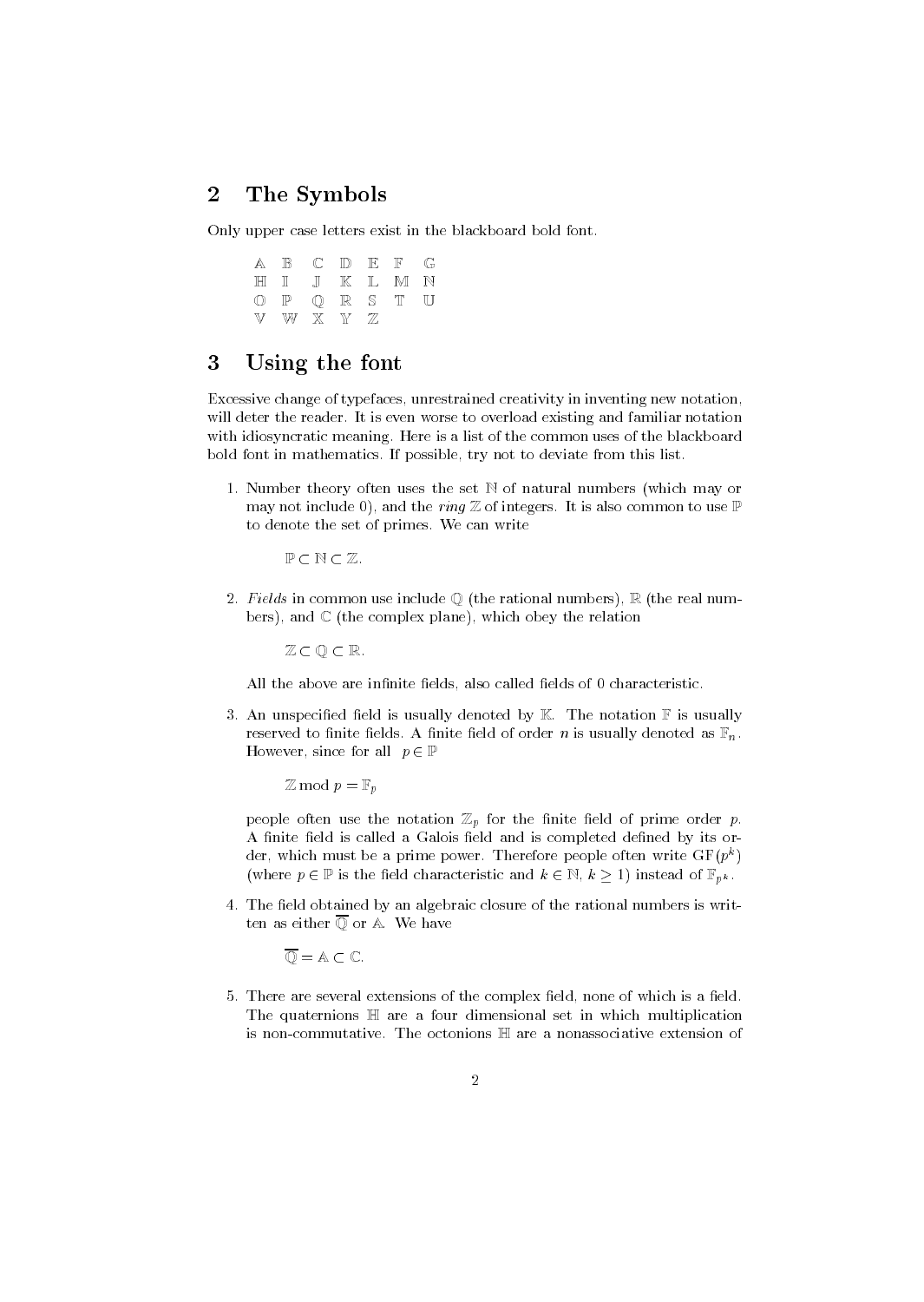the quaternions. The sedenions  $S$  are a 16-dimensional extension of the octonions. Thus,

 $C \subset \mathbb{H} \subset \mathbb{O} \subset \mathbb{S}$ .

- 6. The unit disk in the complex plane is denoted by  $D$ .
- 7. The symbol  $\mathbb B$  is used for denoting a ball,  $\mathbb S$  is the sphere, while  $\mathbb T$  often denotes a torus. A superscript is used to denote the dimension. Thus,  $\mathbb{B}^n$ is an n-dimensional ball.

I like to dene meaningful macro names for all mathematical symbols I use. Table 1 lists the macros provided by the bbbold package for this purpose.

| <b>\FiniteField</b> | $\mathbb F$ | \Algebraics        | A   |  |
|---------------------|-------------|--------------------|-----|--|
| <b>\Field</b>       | K           | \ComplexPlane      | C   |  |
| <b>\Booleans</b>    | TB.         | <b>Quaternions</b> | TΗT |  |
| <b>\Primes</b>      | P           | <b>\Octonions</b>  |     |  |
| \Naturals           | N           | <b>\Sendenions</b> | S   |  |
| <b>\Integers</b>    | 77,         | \UnitDisk          | ID) |  |
| \Rationals          |             | \Ball              | TB. |  |
| <b>\Reals</b>       | $\mathbb R$ | <b>\Sphere</b>     | S   |  |
| \Algebraics         | A           | \Torus             | T   |  |

Table 1: Macros provided by the bbbold package.

#### **Alternatives**  $\overline{4}$

There is an ever increasing need for mathematical notation. If you need a variation on capital letters, you may want to consider the following alternatives.

- Calligraphic letters LATEX offers a calligraphic style for upper case letters. This is obtained by the  $\mathcal{L}$  command, as in  $\mathcal{L}$  athcal{ABC}\$ which produces ABC.
- Boldface letters To obtain characters mathematics, use the \mathbf com mand, which works for both upper and lower case letters. e.g., the input \$\mathbf{a B}\$ will produce aB.
- Boldface italics letters Command \boldsymbol, made available by the amssymb package, makes it possible to use the boldface version of a symbol, while keeping its slanted appearance. Thus, typing

\$\boldsymbol{A} \ne A \ne \mathbf{A}\$